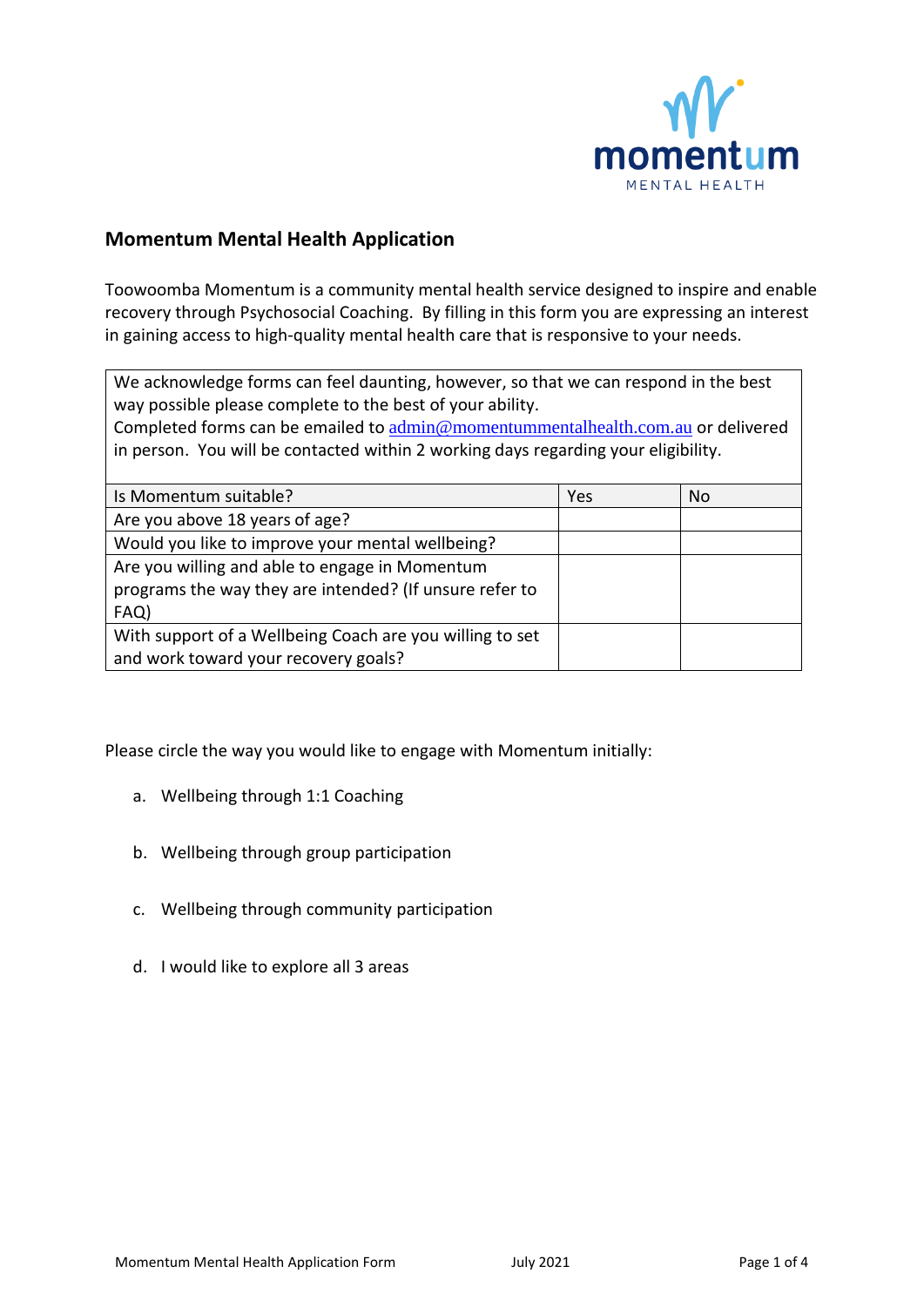| What areas do you wish to improve based on the '5 Ways to Wellbeing'?                                                                     |                                                                                                                                        |  |  |
|-------------------------------------------------------------------------------------------------------------------------------------------|----------------------------------------------------------------------------------------------------------------------------------------|--|--|
| 5 Ways to Wellbeing - five simple and effective ways to improve your psychological and                                                    |                                                                                                                                        |  |  |
| emotional health based on extensive international research. 5 Ways To Wellbeing - Five                                                    |                                                                                                                                        |  |  |
| <b>Ways To Wellbeing Australia   Home</b>                                                                                                 |                                                                                                                                        |  |  |
|                                                                                                                                           | Connect - evidence shows that having other people in your life matters to the quality of<br>psychological wellbeing regardless of age. |  |  |
|                                                                                                                                           | Be active - being active is important for good health at all ages and life stages. It helps                                            |  |  |
| keep your mind and body working well.                                                                                                     |                                                                                                                                        |  |  |
| Keep learning - research shows that at all ages and life stages it is important to keep<br>learning for happiness, health, and wellbeing. |                                                                                                                                        |  |  |
|                                                                                                                                           | Be aware - being aware of your thoughts and feelings as they arise, without getting lost                                               |  |  |
|                                                                                                                                           | in them can increase your ability to keep calm, reduce stress, think clearly, cope better                                              |  |  |
|                                                                                                                                           | with difficult situations and improve mood.                                                                                            |  |  |
| improve your wellbeing.                                                                                                                   | Help Others - helping others is a good thing to do in itself but research shows it can also                                            |  |  |
| <b>Personal information</b>                                                                                                               |                                                                                                                                        |  |  |
| <b>Full Name:</b>                                                                                                                         | Address:                                                                                                                               |  |  |
|                                                                                                                                           |                                                                                                                                        |  |  |
| Any previous names?                                                                                                                       |                                                                                                                                        |  |  |
| Phone:                                                                                                                                    |                                                                                                                                        |  |  |
| Postcode:<br>Mobile:                                                                                                                      |                                                                                                                                        |  |  |
| Date of Birth:                                                                                                                            | Email:                                                                                                                                 |  |  |
| (Our age criteria is 18+)                                                                                                                 |                                                                                                                                        |  |  |
|                                                                                                                                           |                                                                                                                                        |  |  |
| Gender                                                                                                                                    |                                                                                                                                        |  |  |
| Male                                                                                                                                      | Female                                                                                                                                 |  |  |
| Other                                                                                                                                     | Prefer not to say                                                                                                                      |  |  |
| <b>Indigenous Status</b>                                                                                                                  |                                                                                                                                        |  |  |
| Aboriginal                                                                                                                                | <b>Torres Strait Islander</b>                                                                                                          |  |  |
| Both Aboriginal & Torres Strait Islander                                                                                                  | Prefer not to say/Other:                                                                                                               |  |  |
| <b>Preferred Contact Method</b>                                                                                                           |                                                                                                                                        |  |  |
| Phone                                                                                                                                     | Email                                                                                                                                  |  |  |
| Letter                                                                                                                                    | SMS (text message)                                                                                                                     |  |  |
|                                                                                                                                           |                                                                                                                                        |  |  |
| Are you getting support from any other services for your mental health?                                                                   |                                                                                                                                        |  |  |
| $\Box$ YES $\Box$ NO                                                                                                                      |                                                                                                                                        |  |  |
| Please provide details:                                                                                                                   |                                                                                                                                        |  |  |
| Do you have a current NDIS plan?                                                                                                          | Have you applied for NDIS previously?                                                                                                  |  |  |
| $\Box$ YES $\Box$ NO                                                                                                                      | $\Box$ YES $\Box$ NO                                                                                                                   |  |  |
|                                                                                                                                           |                                                                                                                                        |  |  |
| If yes, what is your NDIS number and when does it                                                                                         | If Yes, when:                                                                                                                          |  |  |
| expire?<br>Number:<br><b>Expires:</b>                                                                                                     |                                                                                                                                        |  |  |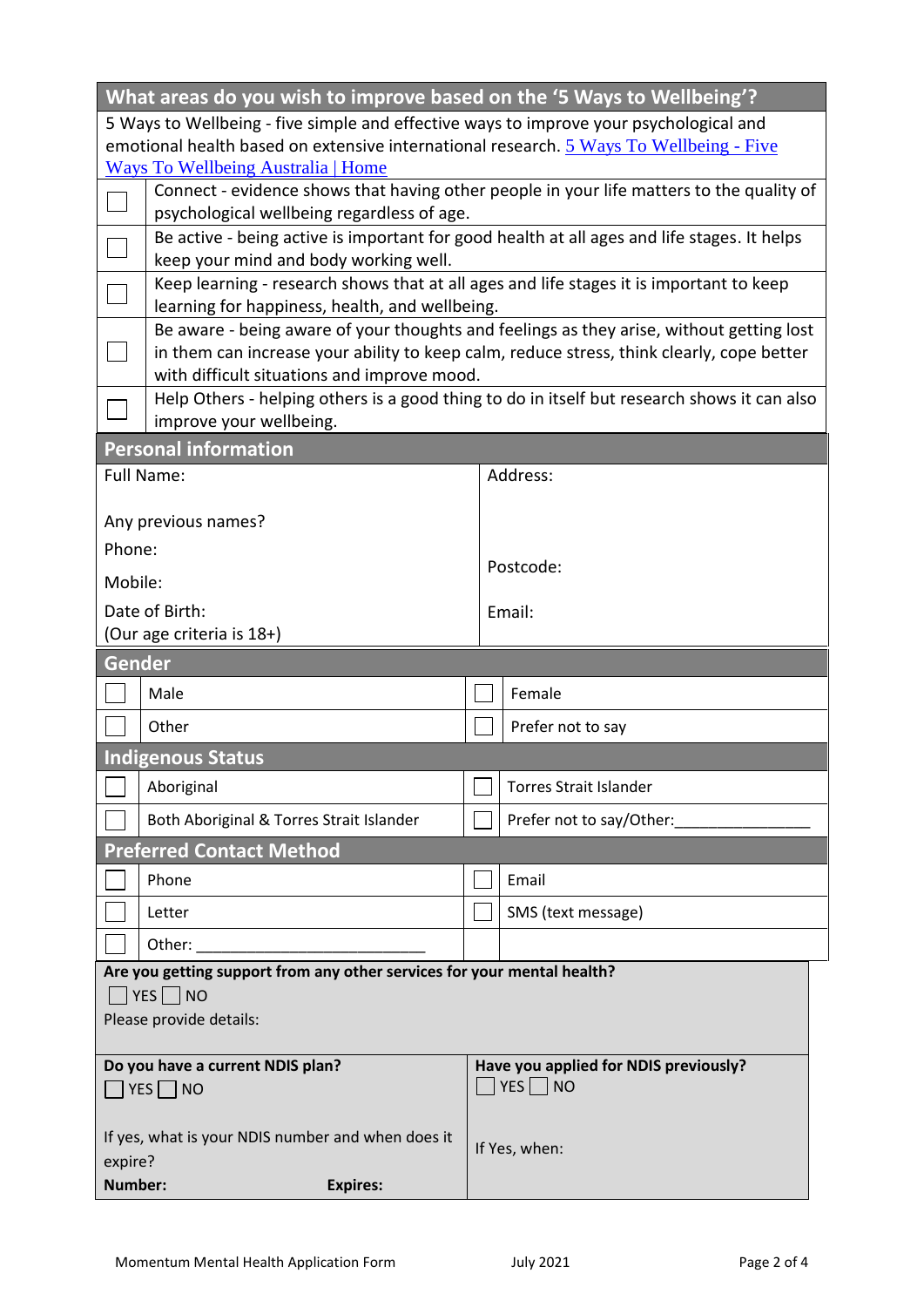| Have you accessed Mental Health services through the Darling Downs Health in the last 3<br>months?<br>YES     NO (e.g. ACT Team, AMHU, CCU, Baillie)               |                                                                       |           |                                        |  |  |
|--------------------------------------------------------------------------------------------------------------------------------------------------------------------|-----------------------------------------------------------------------|-----------|----------------------------------------|--|--|
|                                                                                                                                                                    | <b>Contacts</b>                                                       |           |                                        |  |  |
|                                                                                                                                                                    | Health professionals supporting you with your mental wellbeing:       |           |                                        |  |  |
| GP:                                                                                                                                                                |                                                                       |           | Address:                               |  |  |
| Email:                                                                                                                                                             |                                                                       |           |                                        |  |  |
| Telephone:                                                                                                                                                         |                                                                       |           | Postcode:                              |  |  |
| Psychologist/Psychiatrist:                                                                                                                                         |                                                                       |           | Address:                               |  |  |
| Email:                                                                                                                                                             |                                                                       |           |                                        |  |  |
| Telephone:                                                                                                                                                         |                                                                       |           | Postcode:                              |  |  |
|                                                                                                                                                                    | Other contacts supporting you with your mental wellbeing:             |           |                                        |  |  |
|                                                                                                                                                                    | Name:                                                                 |           | Address:                               |  |  |
| Company:                                                                                                                                                           |                                                                       |           |                                        |  |  |
| Email:                                                                                                                                                             |                                                                       |           |                                        |  |  |
|                                                                                                                                                                    | Telephone:                                                            |           | Postcode:                              |  |  |
|                                                                                                                                                                    | Address:<br>Name:                                                     |           |                                        |  |  |
| Company:                                                                                                                                                           |                                                                       |           |                                        |  |  |
|                                                                                                                                                                    | Email:                                                                |           |                                        |  |  |
| Telephone:                                                                                                                                                         |                                                                       | Postcode: |                                        |  |  |
|                                                                                                                                                                    | Emergency Contact - Who would you like us to contact in an emergency? |           |                                        |  |  |
|                                                                                                                                                                    | <b>Email Address:</b><br>Name:                                        |           | Address:                               |  |  |
|                                                                                                                                                                    | Phone Number:                                                         |           |                                        |  |  |
|                                                                                                                                                                    | Relationship to you:                                                  |           |                                        |  |  |
|                                                                                                                                                                    |                                                                       |           |                                        |  |  |
|                                                                                                                                                                    | Do you require assistance in any of the following areas?              |           |                                        |  |  |
|                                                                                                                                                                    | Mobility                                                              |           | Language barrier / Interpreter Service |  |  |
|                                                                                                                                                                    | Visual impairment                                                     |           | Learning disability / difficulty       |  |  |
|                                                                                                                                                                    | Hearing impairment                                                    |           | Physical / Sensory Impairment          |  |  |
|                                                                                                                                                                    | Chronic illness                                                       |           | Other (please provide details          |  |  |
|                                                                                                                                                                    |                                                                       |           |                                        |  |  |
|                                                                                                                                                                    |                                                                       |           |                                        |  |  |
| Do you have any Medical conditions (including allergies) which could<br>require urgent medical attention and/or affect their ability to engage with<br>YES.<br>NO. |                                                                       |           |                                        |  |  |
| this service?                                                                                                                                                      |                                                                       |           |                                        |  |  |